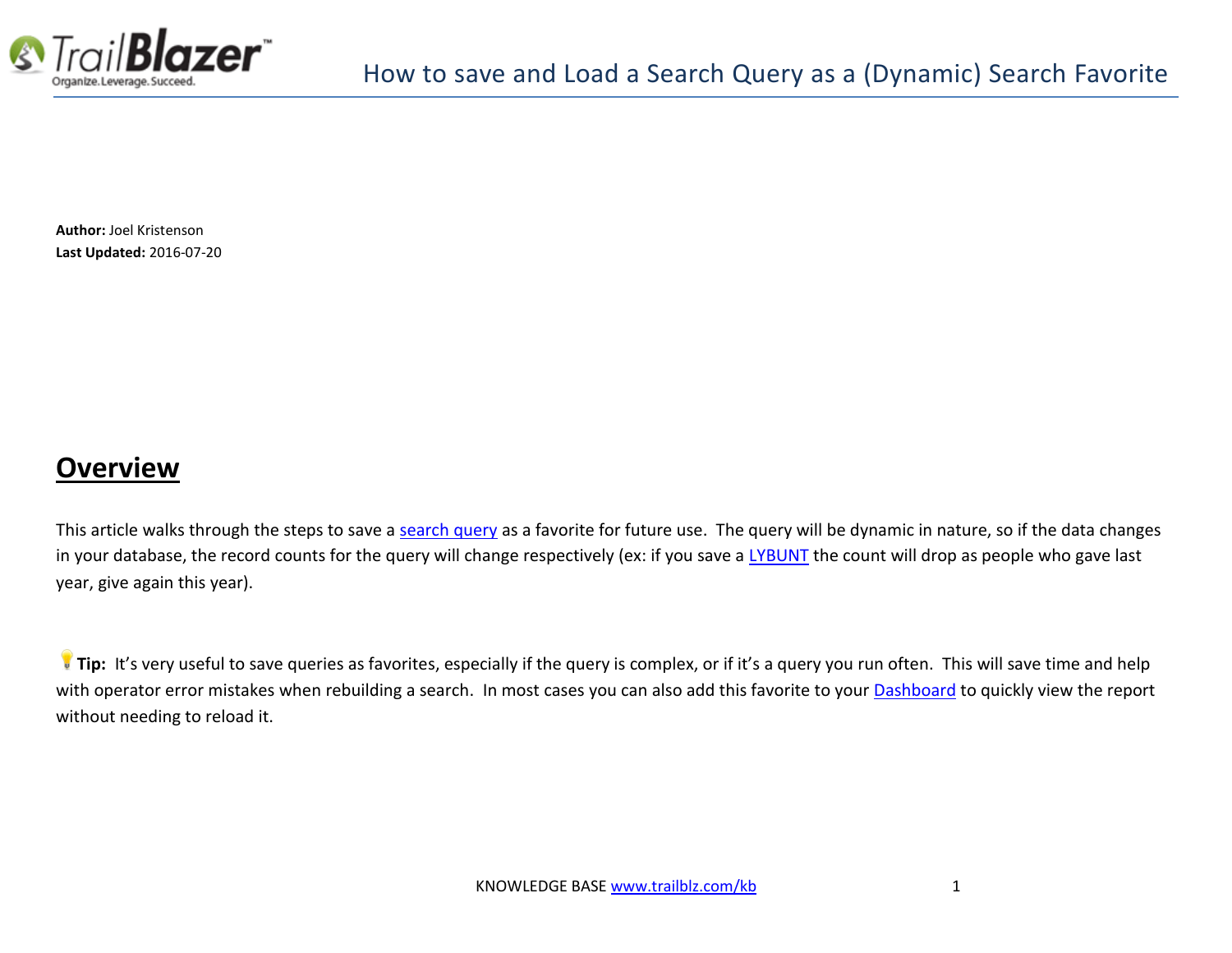

# **Steps**

Create and run your query from whatever list you need to run it from i.e. Contacts (Voters/Donors), Contributions, Households, etc. *In my example I used the Contacts (Voters/Donors list.*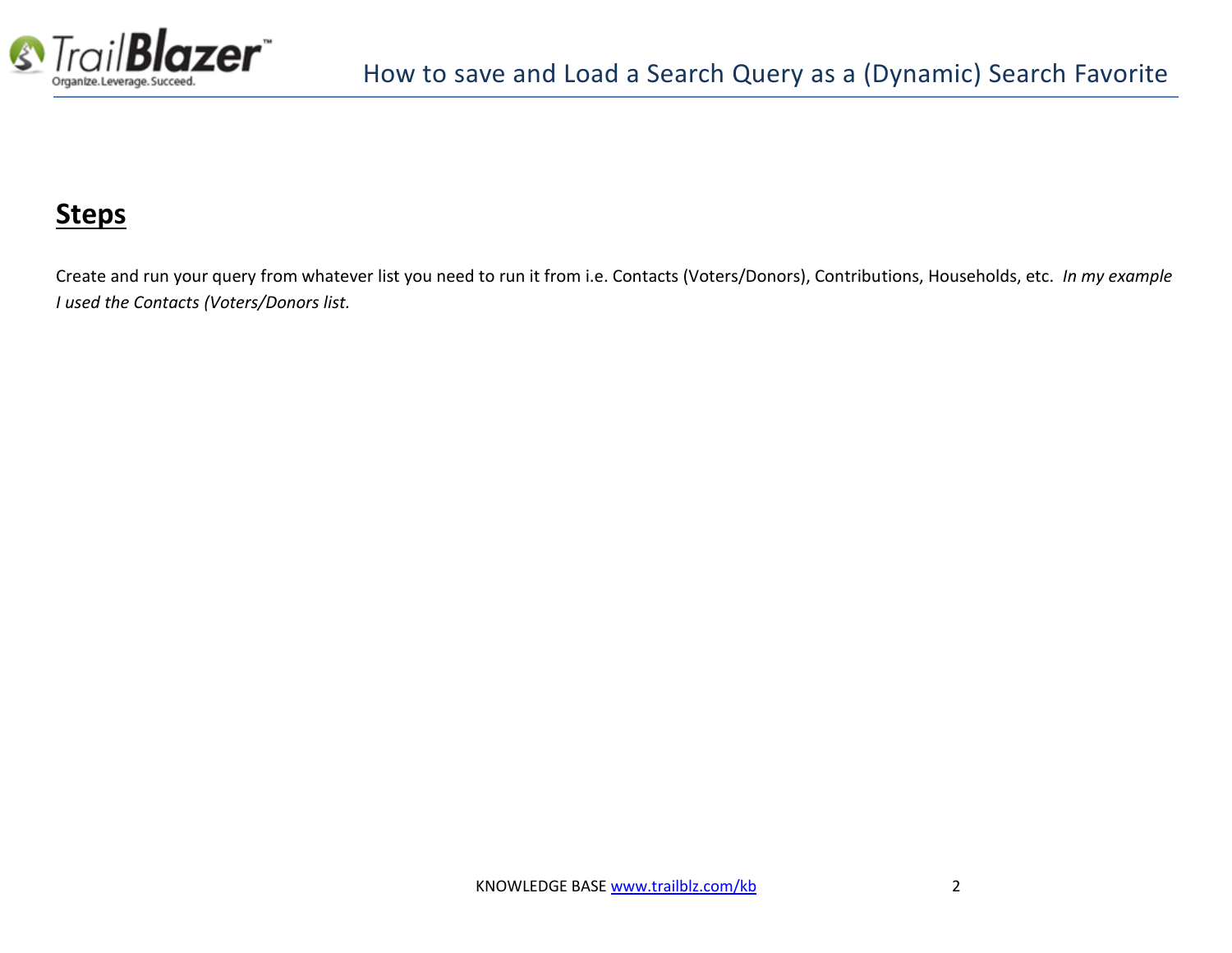

### Navigate to the list where you need to run your search query.



You can see which tabs are active in the search because they will display a **blue** lightning bolt. *In my example I ran my search for all donors who gave both last year and this year which produced 8 results.*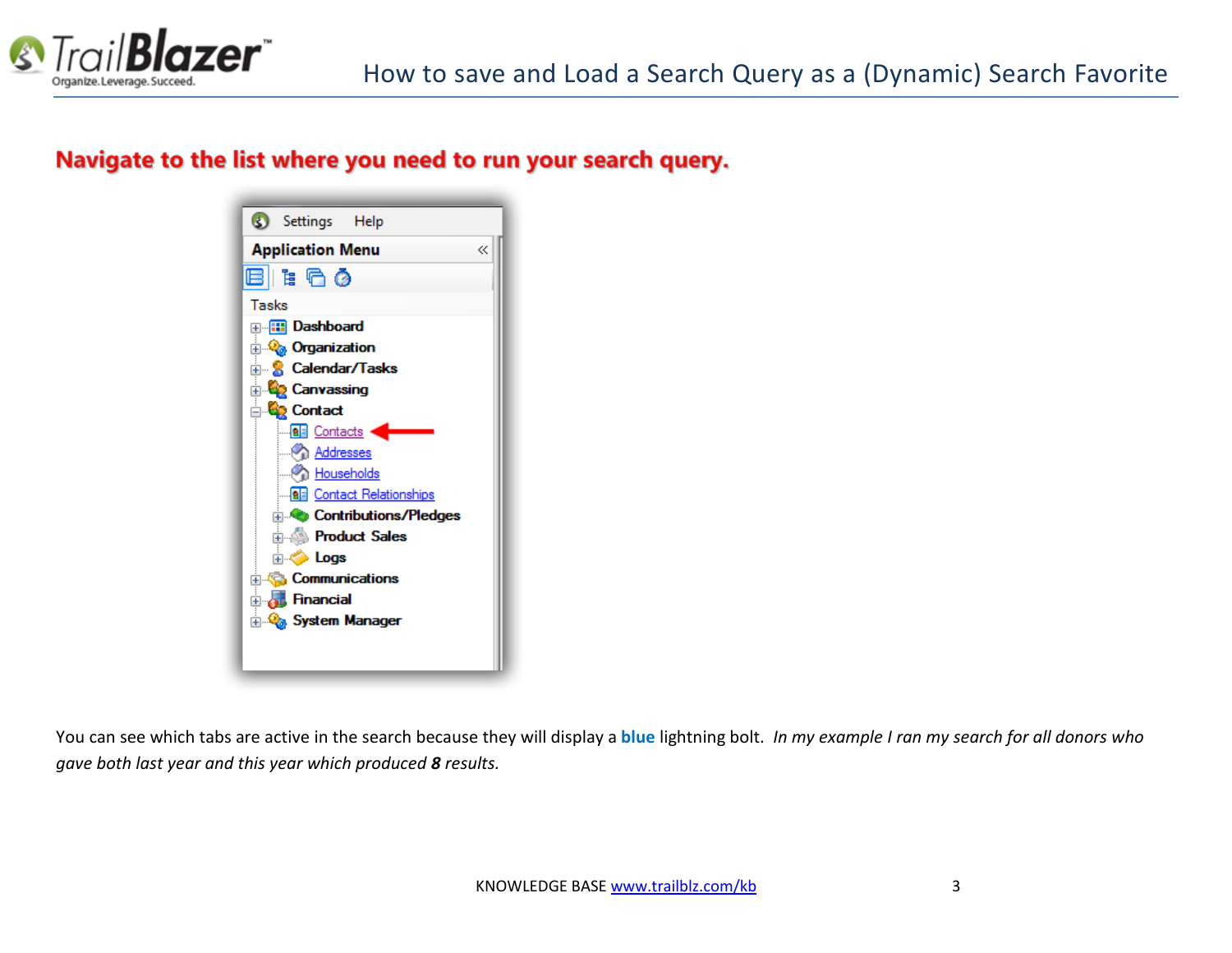

**Results** 

 $\boxed{2}$  8

#### The little blue lightening bolts will distiniguish which tabs are active in the search query.

|                         | <mark>⊙ Search ◆</mark> Reset   ← New |                        | 日づ<br>Ô<br>File $\star$<br>$\Box$                                                                                |                         | dit   8 Include Other   Contacts |                          |              |                   |                                                        |                        |                        |
|-------------------------|---------------------------------------|------------------------|------------------------------------------------------------------------------------------------------------------|-------------------------|----------------------------------|--------------------------|--------------|-------------------|--------------------------------------------------------|------------------------|------------------------|
| 0                       |                                       |                        |                                                                                                                  |                         |                                  |                          |              |                   |                                                        |                        |                        |
| Favorites               | Address<br>General                    |                        | Household   Attribute   Canvass   Relation                                                                       |                         | Contribute Pledge Event Sales    | Log                      | SQL<br>Admin |                   |                                                        |                        |                        |
| ℱ                       |                                       |                        |                                                                                                                  |                         |                                  |                          |              |                   |                                                        |                        |                        |
|                         | Contribute   Marketing Notion         |                        |                                                                                                                  |                         |                                  |                          |              |                   |                                                        |                        |                        |
| Ò                       | $\blacksquare$                        |                        |                                                                                                                  |                         |                                  |                          |              |                   |                                                        |                        |                        |
|                         | & Contribute<br>Contribute            |                        |                                                                                                                  |                         |                                  |                          |              |                   |                                                        |                        |                        |
| ×                       | $\omega$                              |                        | <b>8 0 8 &gt; X 6 2 5 8 0 1 3 QL</b>                                                                             |                         |                                  |                          |              |                   |                                                        |                        |                        |
|                         |                                       | This year              | $\blacktriangledown$                                                                                             |                         | Awaiting Thank-You Letters       |                          |              |                   | Build and run your search query (in this example       |                        |                        |
|                         | Date Range:                           |                        | 1/ 1/2016 $\sqrt{\leq}$ 12/31/2016 $\sqrt{\leq}$                                                                 |                         | Awaiting Thank-You Phone Call    |                          |              |                   | it's everyone who gave both last year, and this year). |                        |                        |
|                         | Cycle:                                | <ignore></ignore>      | $\blacksquare$                                                                                                   | Payment Method:         | $ $ <ignore></ignore>            | $\overline{\phantom{a}}$ |              |                   |                                                        |                        |                        |
|                         | Event:                                | <ignore></ignore>      | $\blacksquare$                                                                                                   | Single Contribution     |                                  |                          |              |                   |                                                        |                        |                        |
|                         | Amount Range:                         | minimum                | $\div$ to<br>maximum<br>$\overline{\phantom{a}}$                                                                 |                         |                                  |                          |              |                   |                                                        |                        |                        |
|                         |                                       |                        |                                                                                                                  | <b>Allocation Fund:</b> | $ $ <ignore></ignore>            | $\vert \mathbf{v} \vert$ |              |                   |                                                        |                        |                        |
|                         |                                       |                        |                                                                                                                  |                         |                                  |                          |              |                   |                                                        |                        |                        |
|                         |                                       |                        |                                                                                                                  |                         |                                  |                          |              |                   |                                                        |                        |                        |
|                         |                                       |                        |                                                                                                                  |                         |                                  |                          |              |                   |                                                        |                        |                        |
|                         |                                       |                        |                                                                                                                  |                         |                                  |                          |              |                   |                                                        |                        |                        |
|                         |                                       |                        | 들 Edit   Vinclude V Exclude  田 Sort 田 Format ▼ m Wrap   『홍Export & Print   ■ Detail  ■ Summary       -   ■ Pivot |                         |                                  |                          |              |                   |                                                        |                        |                        |
|                         | Contacts [ 8 records found ]          |                        |                                                                                                                  |                         |                                  |                          |              |                   |                                                        |                        |                        |
| Incl                    | <b>Last Name</b>                      | $\triangle$ First Name | <b>Street</b>                                                                                                    | Street 2                | City                             | State                    | Zip Code     | <b>Home Phone</b> | Email                                                  | Contribution           | Contribution           |
|                         |                                       |                        |                                                                                                                  |                         |                                  |                          |              |                   |                                                        | <b>Total Last Year</b> | <b>Total This Year</b> |
| $\blacksquare$          | Aakhus                                | <b>Ariel</b>           | 1709 8th St S                                                                                                    | Cpo 3010                | Moorhead                         | <b>MN</b>                | 56560        | (218) 825-9215    | Ariel@Aakhusxxx.com                                    | 620.00                 | 500.00                 |
| $\overline{\mathbf{v}}$ | Aakhus                                | <b>Steven</b>          | 19981 See Gull Rd                                                                                                |                         | <b>Brainerd</b>                  | <b>MN</b>                | 56401        | (218) 828-9215    | Steven@Aakhus.com                                      | 1,050.00               | 50.00                  |
| $\overline{\mathsf{v}}$ | Anderson                              | Gloria                 | 9045 Larkspur Ln                                                                                                 |                         | <b>Eden Prairie</b>              | <b>MN</b>                | 55347        | (952) 944-7034    |                                                        | 200.00                 | 45.00                  |
| $\overline{\mathbf{v}}$ | Galentine                             | <b>Tom</b>             | 2956 County 120 Rd NE                                                                                            | Apt 68                  | Stewartville                     | <b>CT</b>                | 06500        | (507) 533-8426    | Tom@Galentine.com                                      | 190.00                 | .00                    |
| $\overline{\mathsf{v}}$ | Kristenson                            | Joel                   | 9110 Golden Valley Rd                                                                                            | Apt 10                  | <b>Golden Valley</b>             | <b>MN</b>                | 55427        | (218) 442-1919    | jkristenson@trailblz.com                               | 33,658.00              | 77,761.15              |
| $\overline{\mathbf{v}}$ | <b>Silvers</b>                        | Denise                 | 620 Mendelsoohn Ave N                                                                                            | Suite 186               | <b>Golden Valley</b>             | <b>MN</b>                | 55427-4350   |                   | denise.and.john@email.com                              | 100.00                 | 500.00                 |
| $\overline{\mathsf{v}}$ | <b>Uecker</b>                         | Lynn                   | 1340 Evergreen PI                                                                                                |                         | Mayer                            | <b>MN</b>                | 55360        | (952) 237-8029    |                                                        | 70.00                  | .00 <sub>1</sub>       |
| $\overline{\mathbf{v}}$ | Zwack                                 | <u>James</u>           | 5419 50th Ave N                                                                                                  |                         | Crystal                          | <b>CT</b>                | 06500        | (763) 536-8626    | James@Zwack.com                                        | 1,015.00               | 500.00                 |

36,903.00

79,356.15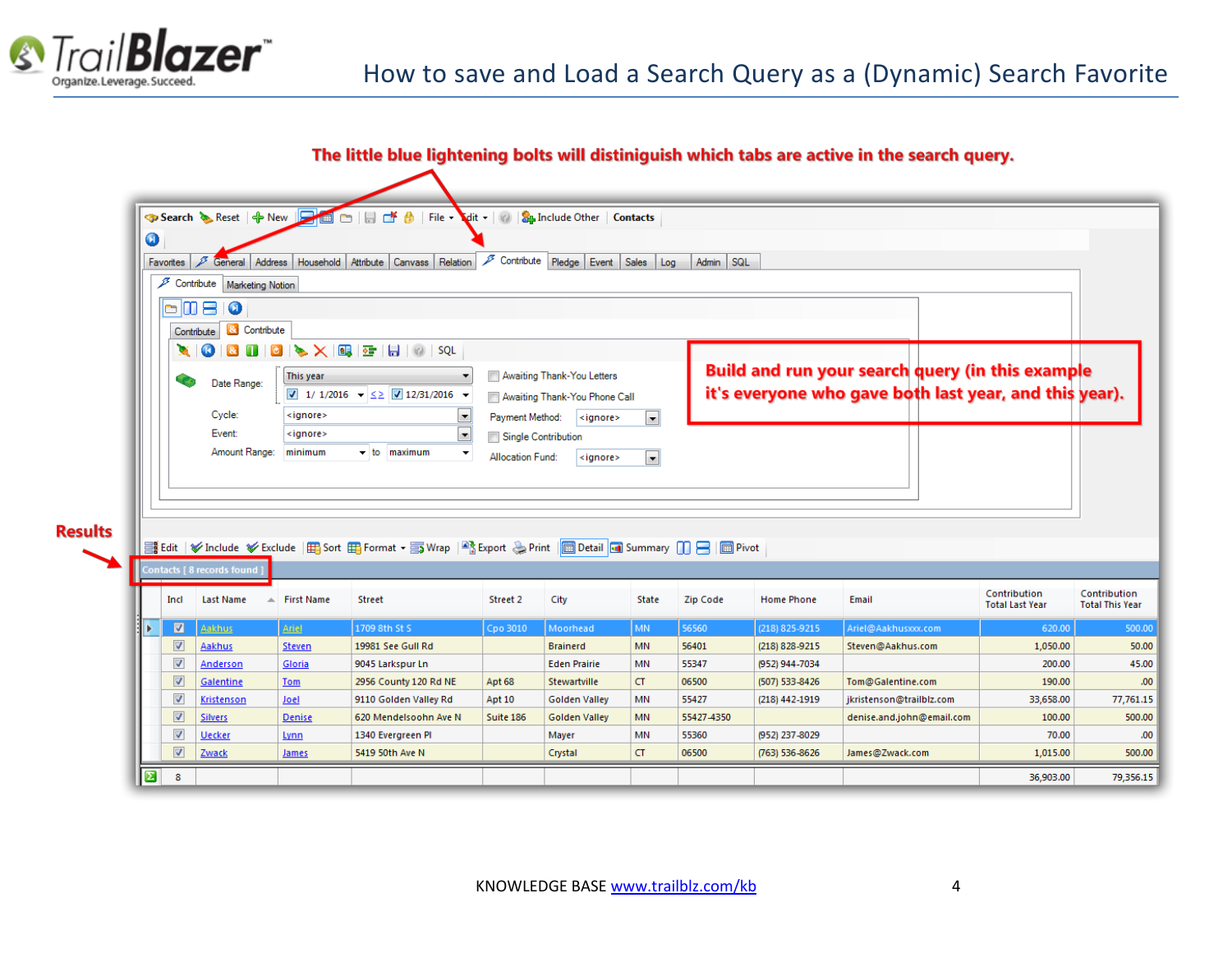

Expand the top-most **Advanced Functions** tool strip (directly below the **[Search]** button), and then click on the **blue** floppy disk button to begin saving the search as a favorite.

#### 1. Expand the top-most Advanced Functions tool bar (located directly below the [Search] button).

| <b>OX</b><br><b>Favorites</b><br>Contribute   Marketing Notion | General Address Household Attricule Canvass Relation                                                                                                                            | Contribute Pledge Event Sales<br>Admin SQL<br>Log<br>Save search criteria as a "favorite" for later use.                                                                                                                               |  |
|----------------------------------------------------------------|---------------------------------------------------------------------------------------------------------------------------------------------------------------------------------|----------------------------------------------------------------------------------------------------------------------------------------------------------------------------------------------------------------------------------------|--|
| $\circ$ 0 8 0<br>& Contribute<br>Contribute                    | ▓▏ <mark>◎▏◙▐▌▎</mark> ◙▕▓▖▓░▏█▌▛▆▏▎▒▏▏\$QL                                                                                                                                     | 2. Click on the floppy disk icon to begin saving the search query as a favorite.                                                                                                                                                       |  |
| Date Range:<br>Cycle:<br>Event:<br>Amount Range:               | This year<br>1/ 1/2016 $\bullet \leq \times$ 12/31/2016 $\bullet$<br><ignore><br/><ignore><br/>minimum<br/><math>\overline{\phantom{0}}</math> to<br/>maximum</ignore></ignore> | Awaiting Thank-You Letters<br>Awaiting Thank-You Phone Call<br>Payment Method:<br><ignore><br/><math>\left  \cdot \right </math><br/>×<br/>Single Contribution<br/>▼<br/><b>Allocation Fund:</b><br/><ignore><br/>×.</ignore></ignore> |  |
|                                                                |                                                                                                                                                                                 |                                                                                                                                                                                                                                        |  |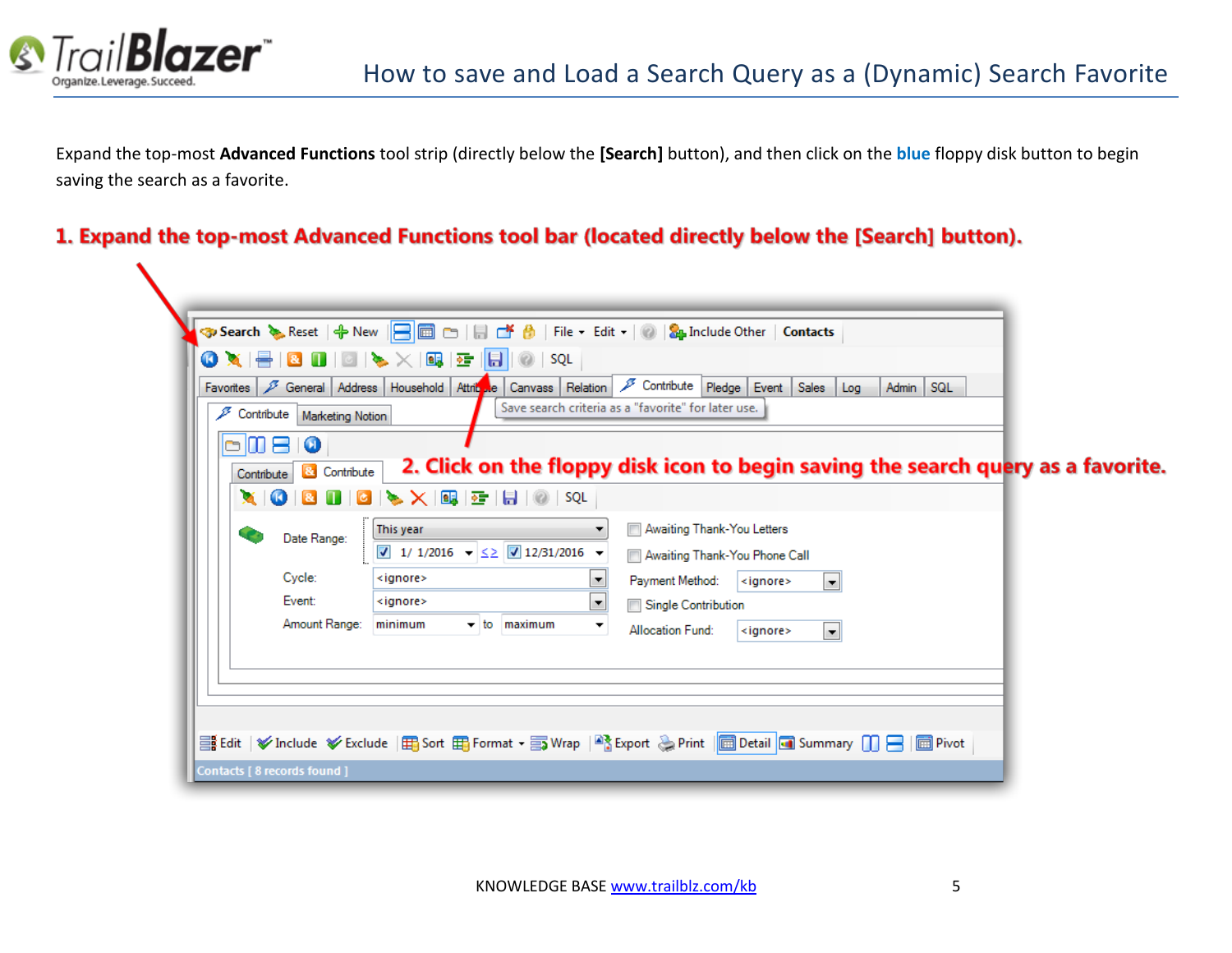

Give the query a very descriptive name, and click **[Save]**. *You can also make the query private and/or protected if need be, as well as view further*  details on the saved queries i.e. create date, and who created it. My example is below for the favorite I created showing indv donors who gave both *last year and this year.*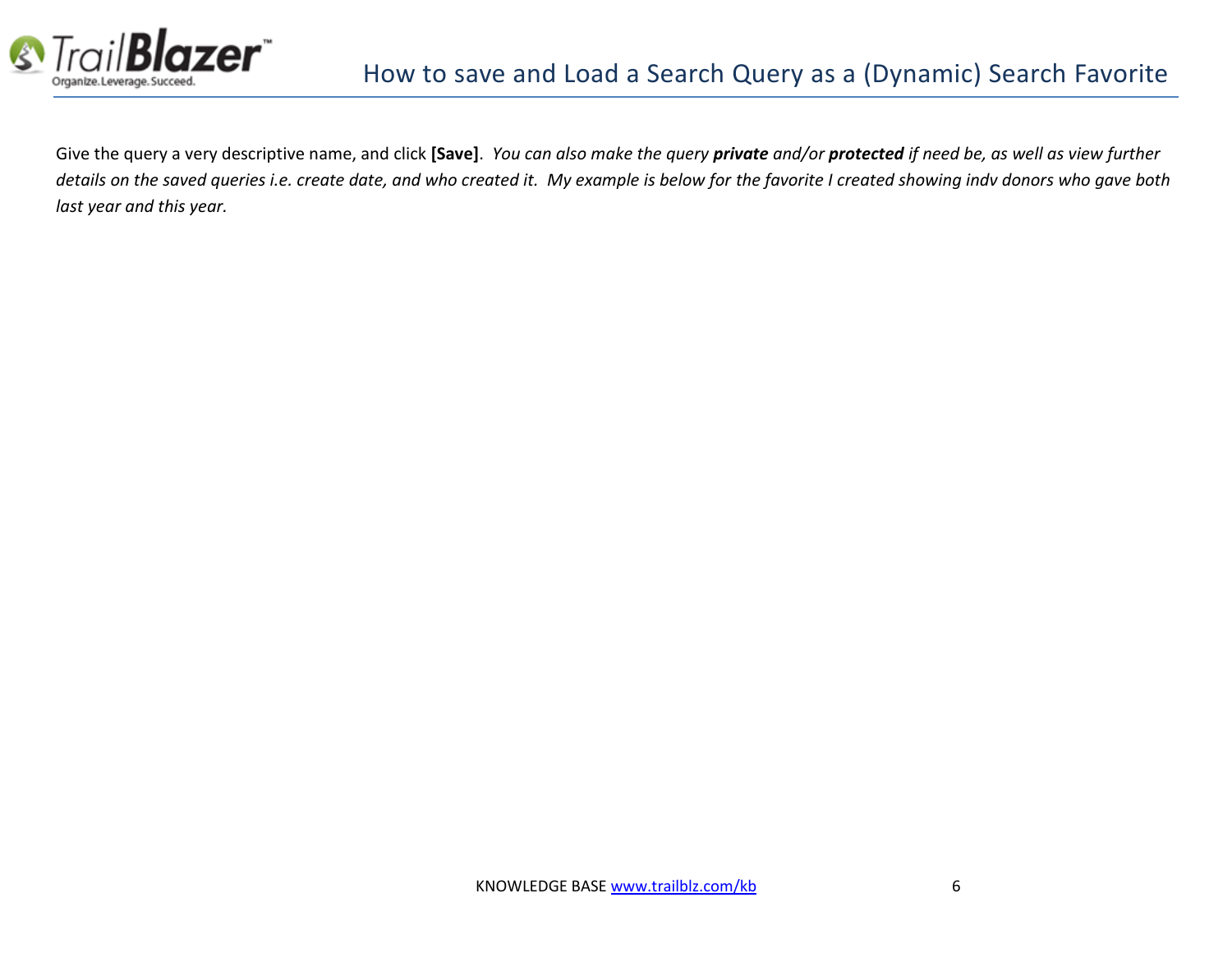

### 1. Enter a very \*descriptive\* name for the search favorite that will be easy to recognize.

Name: **Idividual Donors Who Gave Both Last Year & This Year**  $\blacktriangledown$ **Protect**  $\blacksquare$  Private **Saved Search Name** Created Owned By User [Couples' Tracked in an Indv Record (And, &) 2016/07/19 \*If you want to Kristenson, Joel 10k and Over 1 Time Donors 2014/05/27 Kristenson, Joel hide the query from Active (Individual) Members this Year w/Email 2016/03/14 Kristenson, Joel Board Member - Assigned to Solicitor - Joel Kristenson 2015/08/24 Kristenson, Joel other users, and/or **ED** Companies that Match Donations 2011/04/21 Panger, Mark make it 'protected' **ED LYBUNT** (Last Year But Unfortunately Not This) 2016/03/24 Kristenson, Joel MN Contributors with Phone/Email 2012/08/28 Admin Admin from further edits New Donors in 2011 2011/02/25 Panger, Mark you can control Filew Donors in 2012 2012/01/25 Panger, Mark Records with a NOT attribute 2015/11/23 Kristenson, Joel that here.  $\leftarrow$ Ш **Details** 

Save Search Criteria as a Favorite"

# \*If you want to view details about the saved favorites, check this box.

KNOWLEDGE BAS[E www.trailblz.com/kb](http://www.trailblz.com/kb) 2. After the name and other settings for the favorite are entered, click

**a** Cancel

 $\begin{array}{c|c|c|c|c|c} \hline \multicolumn{3}{c|}{-x} & \multicolumn{3}{c|}{-x} \\\hline \multicolumn{3}{c|}{-x} & \multicolumn{3}{c|}{-x} \\\hline \multicolumn{3}{c|}{-x} & \multicolumn{3}{c|}{-x} \\\hline \multicolumn{3}{c|}{-x} & \multicolumn{3}{c|}{-x} \\\hline \multicolumn{3}{c|}{-x} & \multicolumn{3}{c|}{-x} \\\hline \multicolumn{3}{c|}{-x} & \multicolumn{3}{c|}{-x} \\\hline \multicolumn{3}{c|}{-x} &$ 

Protection

Protected

Scope

Private

Save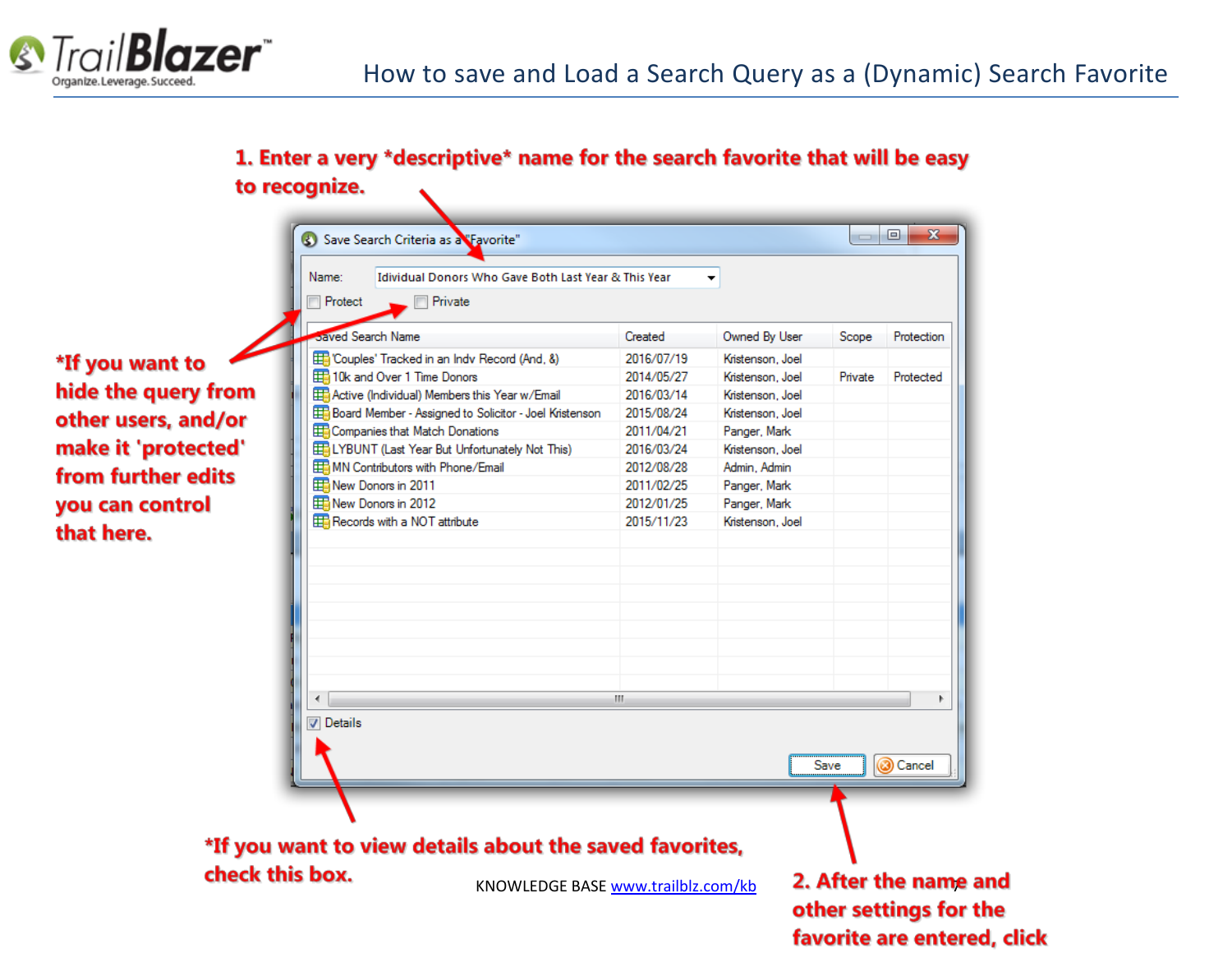

That completes the steps to save a search favorite. *Queries will \*only\* be stored in the list they were created in.*

To load a search favorite you'll need to return the list where the search was built (*in this case it was the contacts 'donors/voters' list*), navigate to the **Favorites** tab, check the box next to the saved favorite you need to load, and click **[Search]**.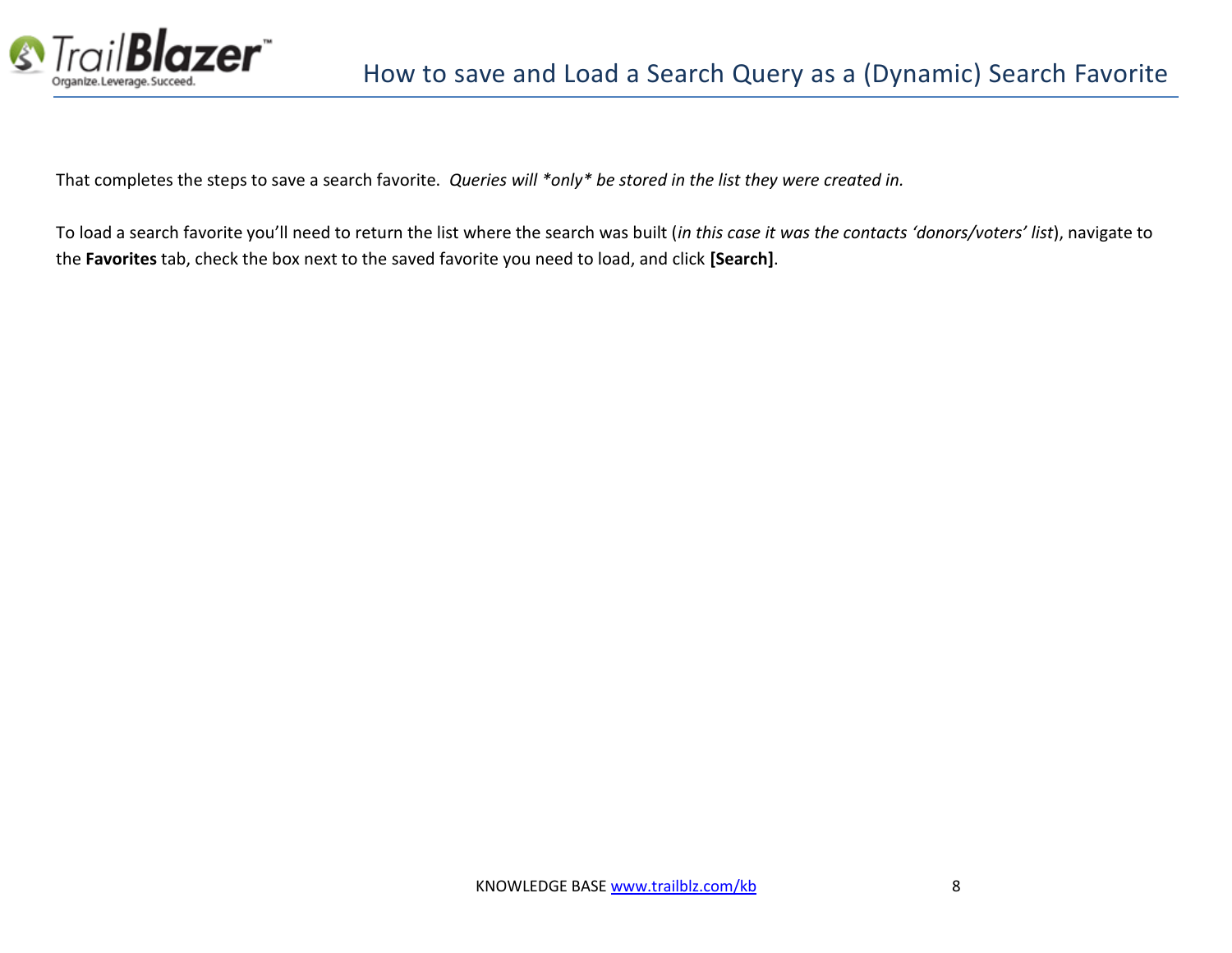



Since it's a dynamic search favorite the counts will change depending on what data meets the search criteria at the time it's run.

The **related resources** below link to a wide variety of articles and videos that are related to this topic. *If you ever need a hand building queries, or anything else for that matter, please reach out to our live support team.*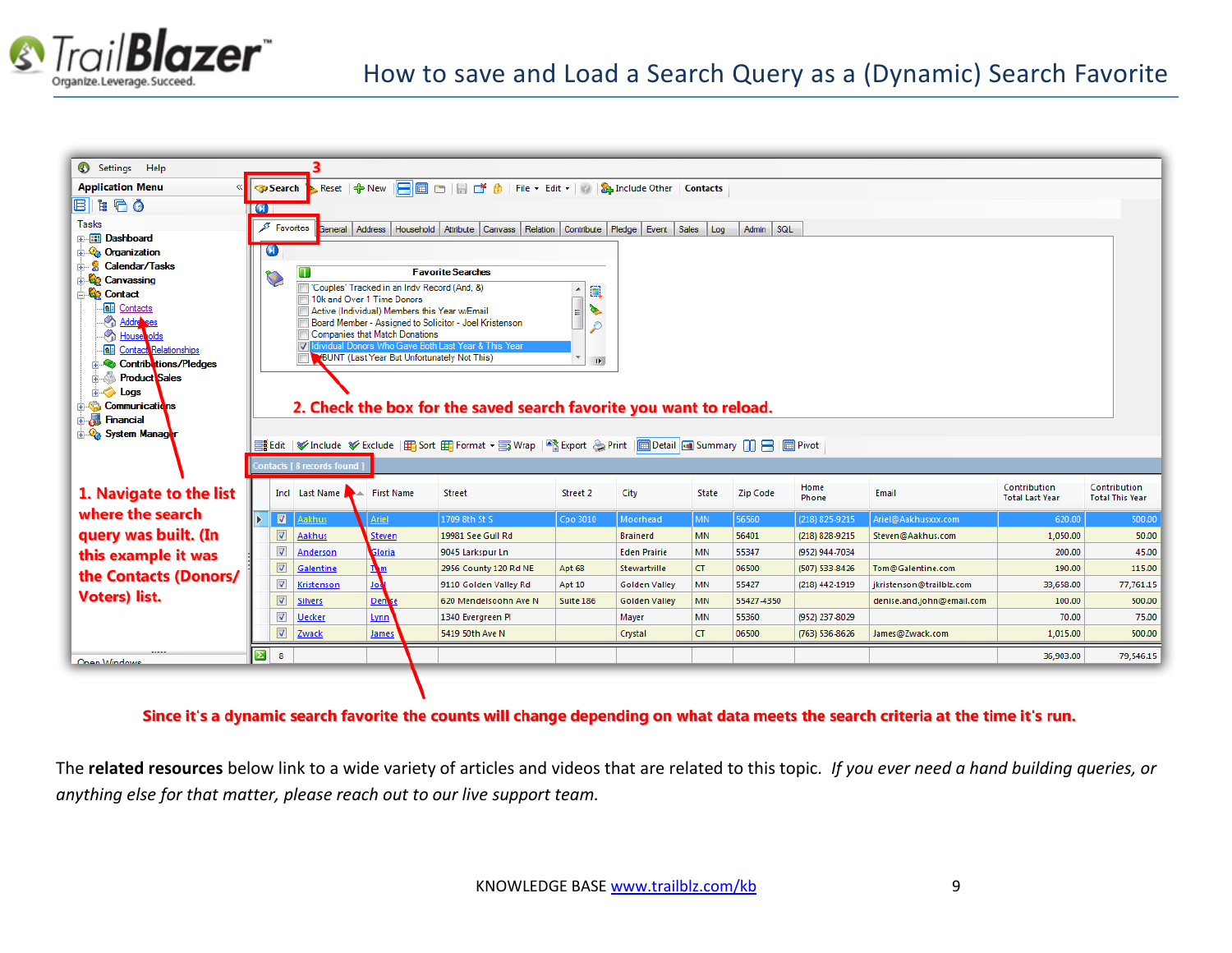



- YouTube Channel
- Knowledge Base Articles
- 3rd Party Resources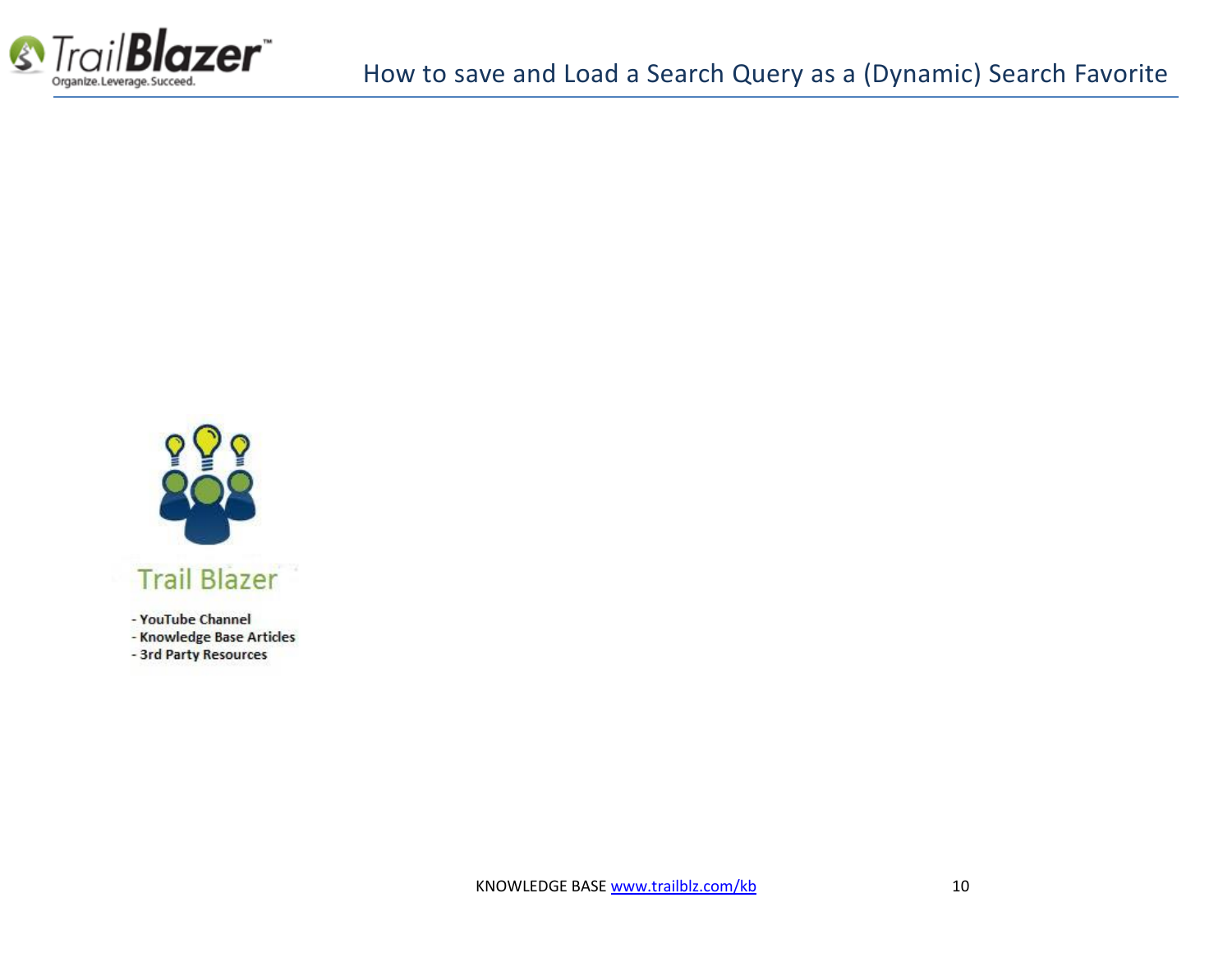

## **Related Resources**

| <b>Article: Delete Saved Search Query</b>                                                                                              |
|----------------------------------------------------------------------------------------------------------------------------------------|
| <b>Article: SQL Wildcards</b>                                                                                                          |
| Article: Advanced Queries - The SQL Tab                                                                                                |
| <b>Article:</b> Creating and Saving Default Formats for Reporting with the Grid                                                        |
| <b>Article: Querying by Email</b>                                                                                                      |
| Article: How to Use the New Dashboard Features – Adding Graphs and Metrics with Drag-and-Drop                                          |
| Article: How to Create a Year-by-Year Giving History Report using Filtered Contribution Columns in the Grid – Primarily for Nonprofits |
| Article: Add Attributes, Attribute Dates, and Attribute Notes to the Grid by Formatting them in as Columns                             |
| Article: What Donors Have Increased Giving Over Last Year                                                                              |
| Video: Getting Started 102 - Beginning Queries                                                                                         |
| <b>Video: Favorites Deleting Saved Queries</b>                                                                                         |
| Video: Getting Started 104 - Queries with Wildcards                                                                                    |
| Video: Favorite - Update and Delete a Favorite                                                                                         |
| Video: Attributes - Add attribute dates and notes to your list                                                                         |
| Video: Reporting 104 - Joined tables                                                                                                   |
| Video: Reporting 103 - Format with various contribution columns                                                                        |
| <b>Video: Filtered Contribution Columns in Format</b>                                                                                  |